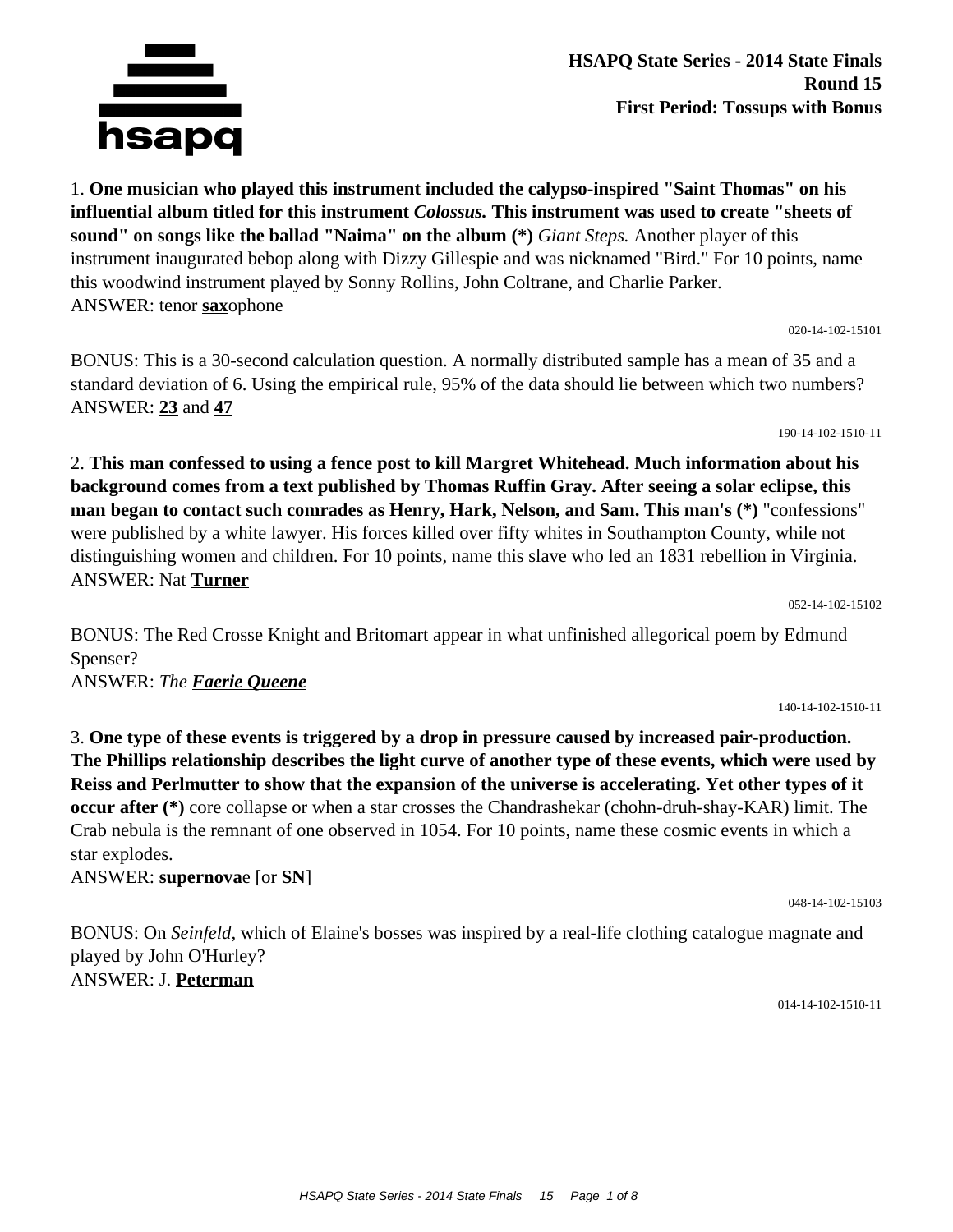4. **This molecule is the most common source of the donor group in kinase-mediated transfer reactions. Fatty acid oxidation that does not take place in the peroxisome is coupled to the production of this molecule. The enzyme that produces this molecule has F sub zero and F sub one regions and is a synthase embedded in the (\*)** mitochondrial membrane. Glycolysis produces two molecules of NADH (N A D H) and two molecules of this compound. For 10 points, name this molecule that is the energy currency of the cell.

ANSWER: **ATP** [or **adenosine triphosphate**]

BONUS: What practice, which was outlawed for federal elections by the Twenty-Fourth Amendment, often exempted white voters via a "grandfather clause?" ANSWER: **poll tax**

5. **The work function of a metal can be found by taking Planck's constant times frequency for the absorbed photon and subtracting this quantity for the emitted electron. The equipartition theorem sets it equal to three-halves times Boltzmann's constant times temperature. Its rotational component is proportional to the (\*)** angular velocity squared. It is conserved in elastic, but not inelastic, collisions. Its change is equal to the work done on the system. For 10 points, name this quantity equal to half of mass times velocity squared, the energy of motion.

ANSWER: **kinetic** energy [or **KE**; or **E sub k**]

BONUS: What type of lepton bears a negative-one charge like the electron but is two hundred times heavier and denoted by the Greek letter for m? ANSWER: **muon**s [do not accept or prompt on "mu"]

6. **The ultimate origin of this word is the 2005 "Biz Cas Fri 1" episode of** *Homestar Runner,* **in which this name is applied to Strong Bad. Images described by this word usually depict Kabosu, a rescue adoption belonging to kindergarten teacher Atsuko Sato. This entity lends its name to a Bitcoin (\*)** competitor with a hundred-billion-unit mining threshold that was introduced in December 2013. For 10 points, "much popularity, very meme (MEEM), wow" was achieved by what 2013 Internet fad in which enthusiastic phrases float around a picture of a Shiba Inu (SHEE-bah EE-noo)? ANSWER: **doge** [or **Shibe** until "Shiba Inu" is read; or **doge**coin; "doge" can be pronounced like the "DOHJ" of Venice, like a "dog", or like a "doggie," all are correct]

BONUS: What scientific theory proposes the lithosphere is broken up into large moving units that float on the asthenosphere? ANSWER: **plate tectonics**

7. **San Blas was the name of a region in this country that is now called Guna Yala, home of the Guna people who produce blouses called "molas." A province in this country is the namesake of the Darien Gap. In 1999, this country received full control of a formerly extraterritorial area through the (\*)** Torrijos-Carter Treaty. That area in this country includes Gatun Lake, where one of three locks is located on a waterway between the Caribbean and Pacific. For 10 points, name this Central American country found on an isthmus, where a namesake canal connects the Pacific to the Atlantic. ANSWER: Republic of **Panama** [or Republica de **Panama**]

023-14-102-15107

019-14-102-15106

019-14-102-1510-11

066-14-102-15104

## 014-14-102-1510-11

190-14-102-15105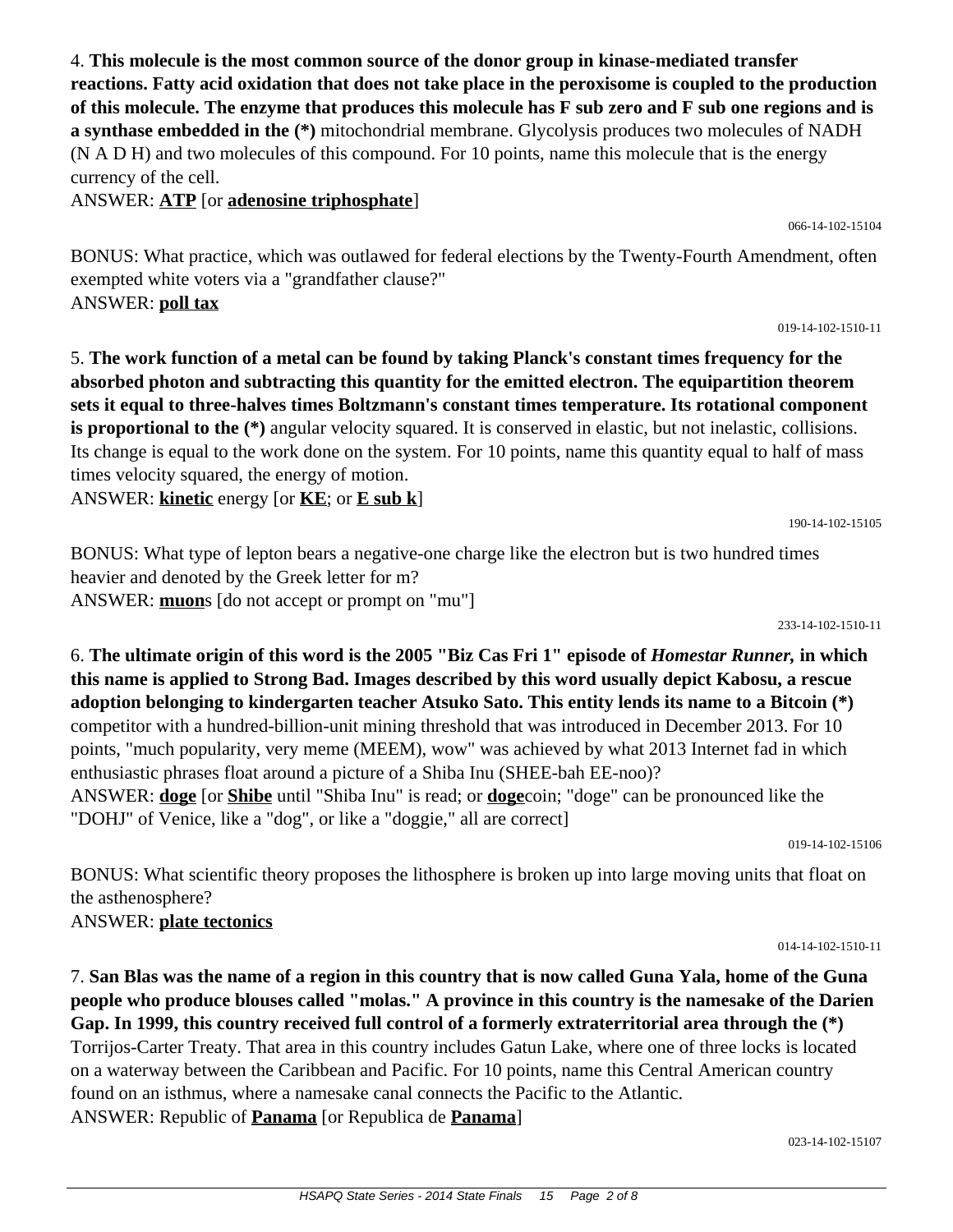BONUS: What Comedy Central sketch comedy show starring *MADtv* alums has included sketches called East/West College Bowl, Substitute Teacher, and Continental Breakfast? ANSWER: *Key & Peele*

015-14-102-1510-11

8. **A character in this poem has the epithets "man-killing" and "breaker of horses." This poem begins with the word "menin," meaning "rage," and asks which of the gods caused two men to quarrel. It describes the death of Sarpedon, whose body is rescued by (\*)** Apollo at Zeus's command. This poem describes the funeral games played in honor of Patroclus, whose death causes his friend to make peace with Agamemnon and seek out and kill Hector. For 10 points, name this Homeric epic about the wrath of Achilles during the Trojan War. ANSWER: the *Iliad*

014-14-102-15108

BONUS: What curve names a class of galaxies lying on the fork of Hubble's sequence and has a variety named for Archimedes? ANSWER: **spiral**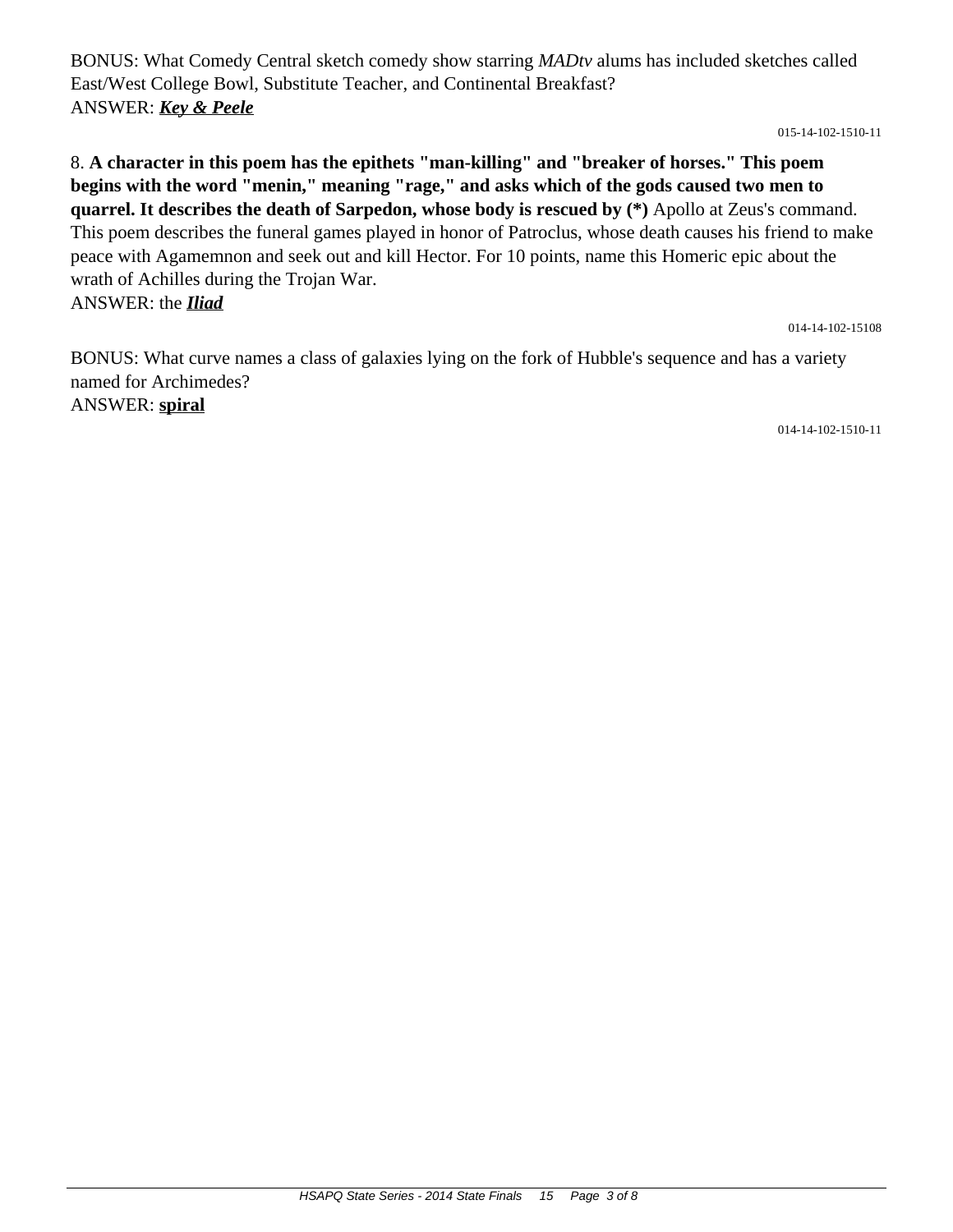## **SET A:**

1. BONUS: Land in the Elk Hills, which contained oil reserves, was leased to a petroleum company, and a bribe was received by Secretary of the Interior Albert Fall, in what scandal of the Harding administration? ANSWER: **Teapot Dome** Scandal

2. BONUS: The Hindu god Brahma was born from what flower, with which he is often depicted? ANSWER: **lotus** flower

3. BONUS: This is a 20-second calculation question. How many angles between 0 and 10 pi radians have a reference angle of pi over 4? ANSWER: **20**

4. BONUS: The draining of a stone quarry reveals the skeleton of Dunstan Cass clutching the protagonist's stolen gold, which was taken on the day he discovered the infant Eppie, in what short novel about the title weaver of Raveloe by George Eliot? ANSWER: *Silas Marner*

014-14-102-1510-12

1. BONUS: What Romanian dictator was served by the police force known as the Securitate (SEH-coo-ree-TAH-tay) and was executed on Christmas Day 1989? ANSWER: Nicolae **Ceausescu** (chow-CHESS-kyoo)

2. BONUS: No two electrons that have the same value for what quantity can occupy the same orbital due to the Pauli exclusion principle? ANSWER: **spin**

3. BONUS: This is a calculation question. What is the only real solution to the equation "x cubed - 4x squared  $+ 8x - 32 = 0$ "? ANSWER:  $x = 4$ 

4. BONUS: What group of American painters included Thomas Cole and Frederick Church and was known for their landscape paintings? ANSWER: **Hudson River School**

015-14-102-1510-12

## **SET B:**

186-14-102-1510-12

233-14-102-1510-12



014-14-102-1510-12

190-14-102-1510-12

140-14-102-1510-12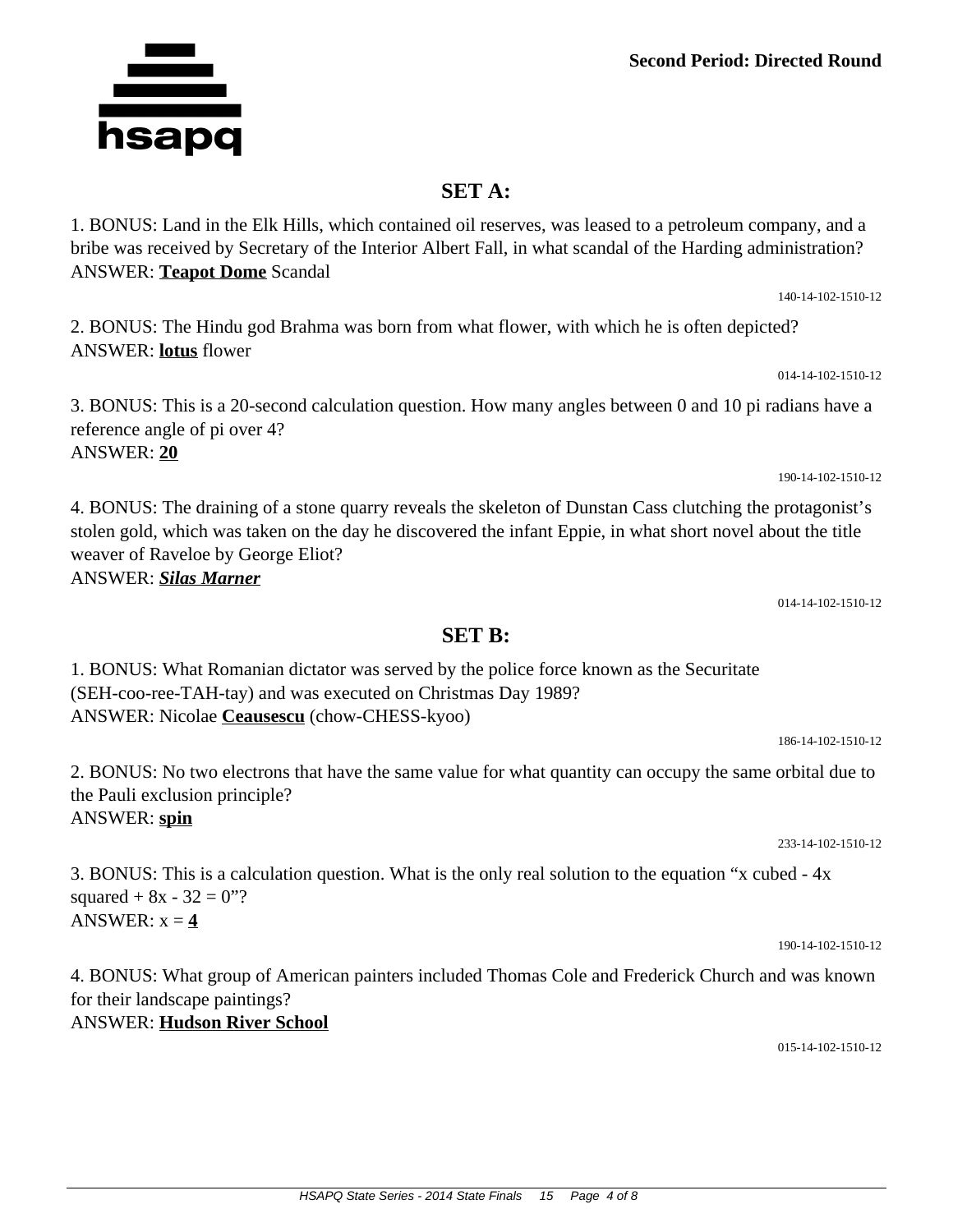**Third Period: Tossups With Bonus**

9. **This man wrote a four thousand word love letter to the English artist Maria Cosway. He invented a revolving book stand that could hold five books at once, and, after the burning of Washington, he offered to sell his over six thousand books to the Library of Congress. At a private 1790 dinner, this man agreed to his rival's plan of federal (\*)** assumption of war debts. This politician was accused of fathering children by his slave, Sally Hemings, who lived at his plantation, Monticello. For 10 points, name this author of the Declaration of Independence. ANSWER: Thomas **Jefferson**

BONUS: Goiters occur in what gland of the neck due to a deficiency of its namesake hormone? ANSWER: **thyroid** gland

10. **John Good testified that this person used "MMA-style" moves. Don West used a knock-knock joke to point out that almost everyone had heard of this man, who used the expression "cracker" when talking to Rachel Jeantel. Barack Obama remarked that his hypothetical son would (\*)** look like this person. He was killed when returning from a trip to buy Skittles and fruit drink from a 7-11 in Sanford, Florida. For 10 points, name this African-American teenager killed by George Zimmerman in 2012.

ANSWER: Trayvon **Martin**

BONUS: What Latin noun case is formed with a long "a" for first-declension nouns and a long "u" for fourth-declension nouns? ANSWER: **ablative**

014-14-102-1510-11

052-14-102-15110

11. **Patients that have alkaptonuria excrete urine with this color. Manganese dioxide and silver sulfide are both this color. Rapidly water-cooled rhyolitic flows form a glass with this color. An astronomical object named for this color can be described by charge, mass, and spin according to the (\*)** no-hair theorem. The gravity of that object is impossible to escape at sub-luminal speeds within the event horizon. For 10 points, identify this color which absorbs all light that shines upon it, unlike white. ANSWER: **black** [or **black** holes; or **black** urine disease]

239-14-102-15111

BONUS: What President was known during his military career as "Old Rough and Ready" and won his greatest victory at Buena Vista? ANSWER: Zachary **Taylor**

080-14-102-1510-11



052-14-102-15109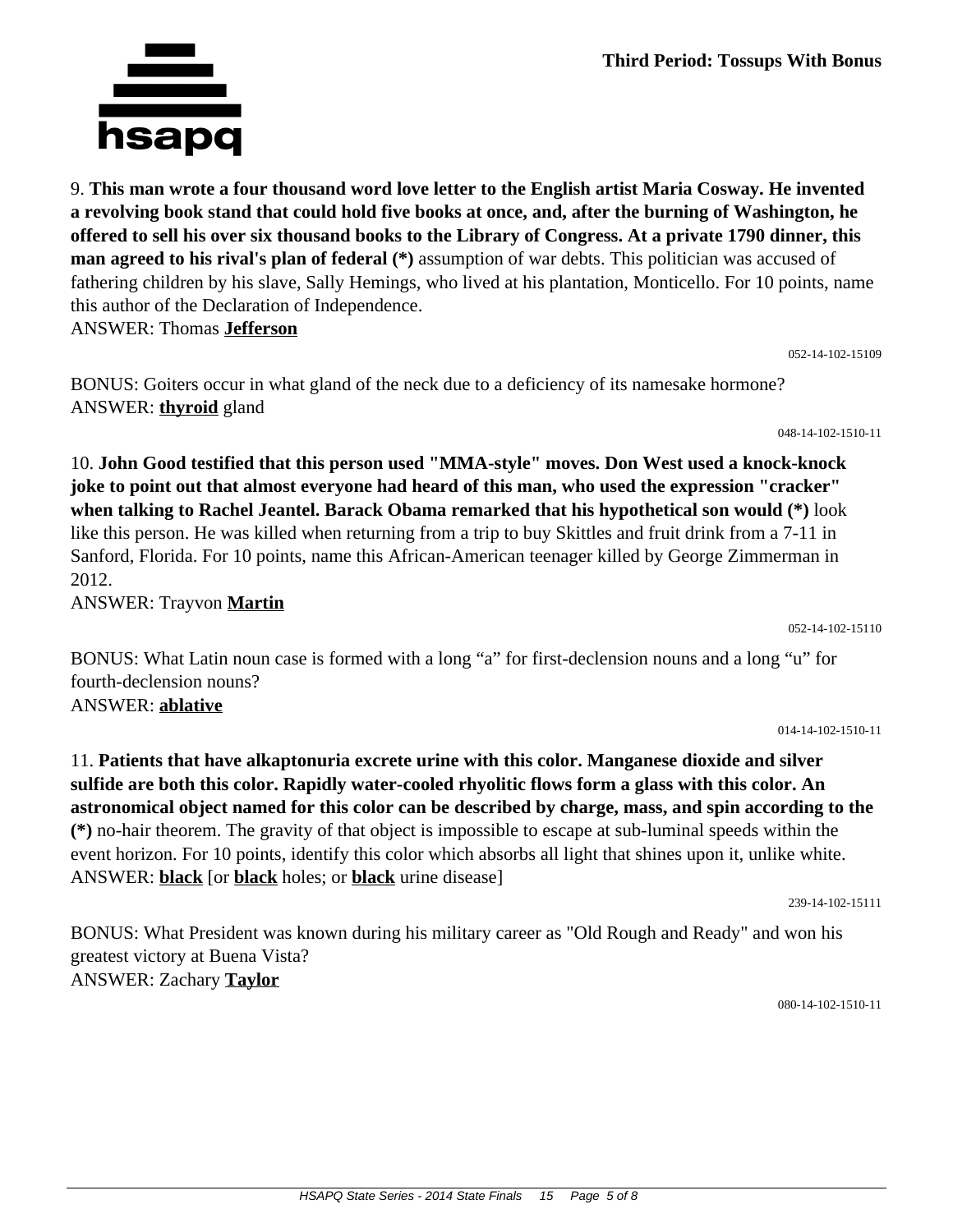12. **This author wrote a short story in which a character unsuccessfully tries to reach "the boys" at a claim on Henderson Creek. A novel by this author includes a man in a red sweater training a pet stolen from Judge Miller. In that novel by this author, John Thornton saves the main character from Hal. This author's stories include one in which a man dies after failing to (\*)** warm himself and another in which Buck joins a wolf pack. For 10 points, name this American author of "To Build a Fire" and *The Call of the Wild.*

ANSWER: Jack **London** [or John Griffith **Chaney**]

BONUS: What creator of Clyde Griffiths caused controversy with his depiction of the eventual Broadway star Caroline Meeberin his novels *An American Tragedy* and *Sister Carrie?* ANSWER: Theodore **Dreiser**

13. **According to one story, this hero performed a katabasis (KAH-tuh-BAH-sis) by being eaten and regurgitated by a dragon. In another story, this hero attacked Iolcus (ee-OL-kus) with Peleus after his cousins were tricked into boiling his uncle, thinking that it would make him younger. This hero successfully yoked two fire-breathing bulls, and he lost a (\*)** sandal while helping a disguised Hera cross a river. For 10 points, name this husband of Medea who led the Argonauts in their quest for the Golden Fleece.

ANSWER: **Jason**

BONUS: What stuff is called "el pelo" in Spanish and "cheveux" in French? ANSWER: **hair**

14. **Pieces originally for this instrument include "The Mysterious Barricades," by Francois Couperin. A piece originally composed for this instrument meant to help Count Keyserling (KAI-zer-ling) sleep consisted of an aria with 30 variations. A series of 555 sonatas for this instrument was written by Domenico Scarlatti. The (\*)** Goldberg Variations were composed for this instrument by J.S. Bach. For 10 points, name this keyboard instrument popular in the Baroque period that produce music by plucking, rather than striking, their strings. ANSWER: **harpsichord**

080-14-102-15114

BONUS: What epic novel by Leo Tolstoy follows the Bezukhov and Rostov families? ANSWER: *War and Peace* [or *Voyna i Mir*]

014-14-102-1510-11

15. **In Spanish, this construction may be introduced with forms of the verbs "sostener," (sohs-ten-AIR), "explicar" (ecks-plee-KAR), or "añadir" (ahn-yah-DEER). When the tense of a Spanish sentence's main verb is in the future, verbs in this kind of construction use the conditional forms. The German "special" or "newspaper" subjunctive is used to form this construction, which uses (\*)** infinitive verbs plus accusative nouns in Latin. For 10 points, identify this construction which communicates what another person said, and is accomplished in English with phrases such as "she said that he is guilty."

ANSWER: **indirect** speech [or **indirect** statement]

014-14-102-1510-11

023-14-102-15112

019-14-102-15115

227-14-102-15113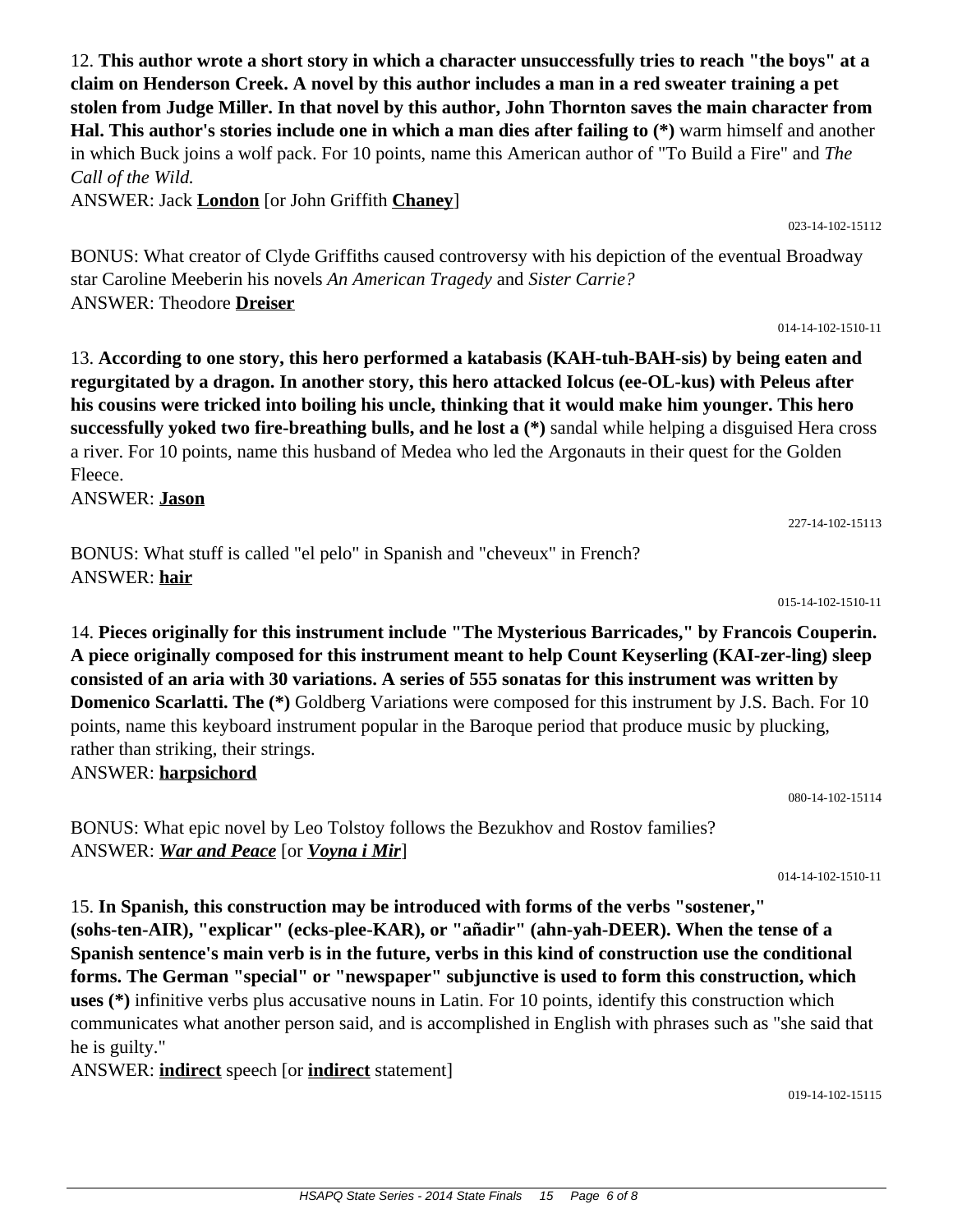BONUS: What man, who resigned as Woodrow Wilson's Secretary of State when the U.S. entered World War I, died days after defending Biblical creationism during the Scopes trial? ANSWER: William Jennings **Bryan**

140-14-102-1510-11

16. **The "picker-up of learning's crumbs" narrates a poem by this man that describes a meeting with Lazarus. This author of "Karshish, the Arab Physician" wrote another poem in the voice of a man who blows a slug-horn after reaching a building he learned about from a "hoary cripple." In another of his dramatic monologues, the speaker speculates what (\*)** Fra Pandolf might have said to the title person, who had a heart "too soon made glad." For 10 points, name this author of "Childe Roland to the Dark Tower Came" and "My Last Duchess."

ANSWER: Robert **Browning** [or "**Karshish**, the Arab Physician" until it is read]

121-14-102-15116

BONUS: What second-most-populous city in Nevada is nicknamed "The Biggest Little City in the World?" ANSWER: **Reno**